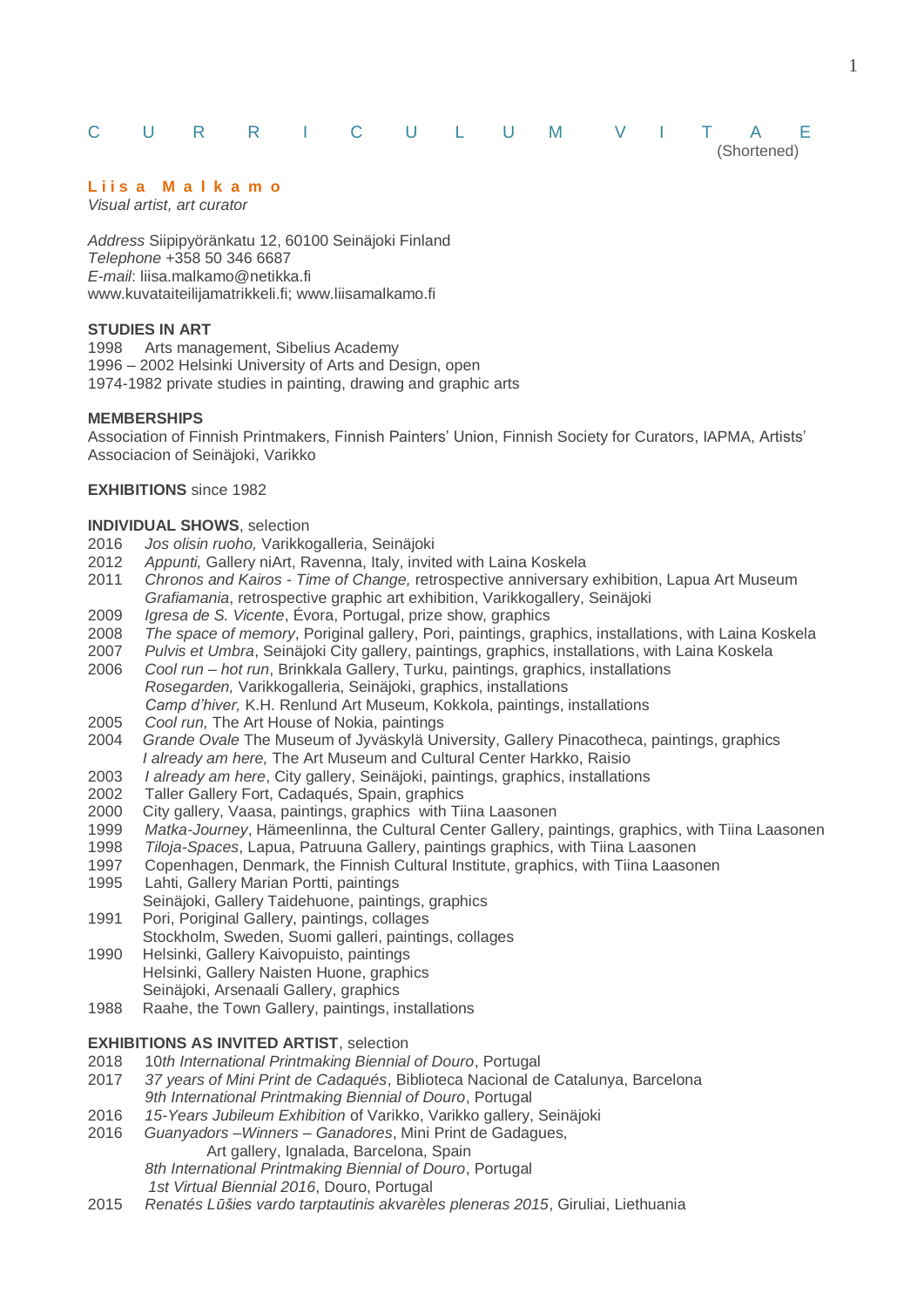|              | Finnish-Bulgarian Art Project, Pavlikeni, Bulgaria<br>2 <sup>nd</sup> Global Print 2015, Douro, Portugal, exhinbitions Alijo, Bragança, Favaios, Fozcôa,<br>Sabrosa, Portugal                                                                                |
|--------------|--------------------------------------------------------------------------------------------------------------------------------------------------------------------------------------------------------------------------------------------------------------|
|              | Amateras collection Tbilisi, Georgia<br>Amateras collection Israel                                                                                                                                                                                           |
| 2014         | Baltic Bridges, Kaunas, Liettua, year 2012 awarded as invited<br>40-asis Tarptautinis akvarelés pleneras 2014, Klaipéda, Liettua                                                                                                                             |
|              | exhibitions levos Simonaites Bibliotekas galerija L13 ja Tautiniu Kulturu Centras Galerija<br>AMATERAS, Annual Paper Art exhibition, Sofia, Bulgaria                                                                                                         |
| 2013         | Kaukaa katsottuna lähellä, the 70 years' jubileum exhibition of the Ostrobothnian Artists' Association for<br>the senior members, curated, South Ostrobothnian regional museum                                                                               |
|              | Sofia Paper Art Biennial, Sofia, Bulgaria invited as curator<br>Amateras collection, Jubilee travel exhibition, Bulgarian Cultural Institute, Warsaw, Poland<br>Amateras collection, Jubilee travel exhibition, Bulgarian Cultural Institute, Varsova, Puola |
|              |                                                                                                                                                                                                                                                              |
| 2012         | Amateras collection, Jubilee travel exhibition, Vilnius, Lithuania<br>31 Anys de Guanyadors, Mini Print de Cadaqués, Museu de Miniatures de Besalú, Catalonia<br>Liisa Malkamo collection and other donations, Nelimarkka Museum, Alajärvi                   |
| 2011<br>2010 | Sofia International Paper Art Biennial, City gallery, Sofia, invited as curator<br>AMATERAS, Annual Paper Art exhibition, Sofia, Bulgaria<br>Biennale-CARTASIA 2010 Lucca, Italy, Amateras collection                                                        |
| 2009         | Amateras, Annual Paper Art Exhibition, Sofia, Bulgaria, by invitation                                                                                                                                                                                        |
| 2008         | 30 years jubileum exhibition of Seinäjoen kuvataiteilijat, City gallery, Seinäjoki<br>Varikkotytöt, Lapua Art Museum, by invitation                                                                                                                          |
|              | Light, light, Group Trèfle, Red House gallery, Ikaalinen, by invitation<br>International Watercolour Pleinair and Exhibition, Klaipeda, Liettua                                                                                                              |
| 2007         | Arte e il torchio, V International Small Engraving Exhibition, Cremona, Italy, curated<br>¡Fantastico!, Aimo/Intertango, Seinäjoki, 2007, by invitation                                                                                                      |
| 2006         | Evora Printmaking Festival 2007, International Biennial, Evora, Portugal, curated<br>International Engraving Salon Carbunari, Florean Museum of Contemporary art, Baia Mare, Romania,<br>as invited guest artist                                             |
| 2005         | Yhä elossa / Still living, 5 years Anniversary of Varikko, by invitation<br>3rd Tokyo International Mini Print Triennial, Exhibition for the 70 <sup>th</sup> Anniversary of Tama Art University,                                                            |
|              | Tama Art University Museum, Tokyo, Japan, by invitation<br>Winds of Seas, International Art Symposium                                                                                                                                                        |
|              | Infra Gallery, Stockholm, Sweden, curated<br>Nelimarkka-Museum, by invitation, Alajärvi                                                                                                                                                                      |
| 2004<br>2003 | Evora Printmaking Festival 2004, International Biennial, curated, Evora, Portugal<br>Winds of Seas, Art Symposium, by invitation Karlskrona, Sweden                                                                                                          |
|              | The International Small Encraving Salon Carbunari                                                                                                                                                                                                            |
|              | Florean Museum of Contemporary Art, Baia Mare, Romania as invited guest artist<br>The 60 years Jubileum Exhibition of the Ostrobothnian Artists Association, Mikola Museum, Vaasa,<br>2003, by invitation                                                    |
| 2002         | International Multimedial Art Symposium, curated, Zvartava, Latvia<br>The International Experimental Studio of Handmade Paper in Printing, Dobrich, Bulgaria                                                                                                 |
| 2001         | by invitation<br>Stella Polaris ad Orvieto, Finnish - Italian cultural interchange, by invitation, Orvieto, Italy<br>Grenzenlos Blau - Rajaton Sininen, curated, Nelimarkka Museum, Alajärvi                                                                 |
| 2000         | Auf Blauen Wegen, curated, Tuchmacher-Museum, Bramsche, Germany<br>Finnish Graphic Works and Sculpture, House of Humour and Satire, Gabrovo,                                                                                                                 |
|              | Bulgaria, 1997; curated                                                                                                                                                                                                                                      |
| 2018         | <b>GROUP EXHIBITIONS, selection</b><br>Pop up Varikkogalleria, Seinäjoki                                                                                                                                                                                     |
| 2017         | Nyt, Galleria 108, Nokia Seinäjoen Taiteilijaseura,<br>Pop up, Varikkogalleria, Seinäjoki                                                                                                                                                                    |
| 2016<br>2015 | Lähitaidetta, Varikkogalleria, Seinäjoki<br>Länsituulta, City gallery, Seinäjoki                                                                                                                                                                             |
| 2012         | Johan nyt! Gallery JohanS, Helsinki, PTL<br>Bulgarian-Finnish Art Project 2012, Pavlikeni Cultural Center Bratstvo, Bulgaria                                                                                                                                 |

- *Bulgarian-Finnish Art Project 2012*, Art Museum Georgi Velchev, Varna, Bulgaria *Korkea lakeus*, Väsby Konsthall, Upplands Väsby, Sweden
- 2011 *Trèfle*, Tupakkamakasiini, Pietarsaari, group Trèfle, Hykkö, Koskela, Malkamo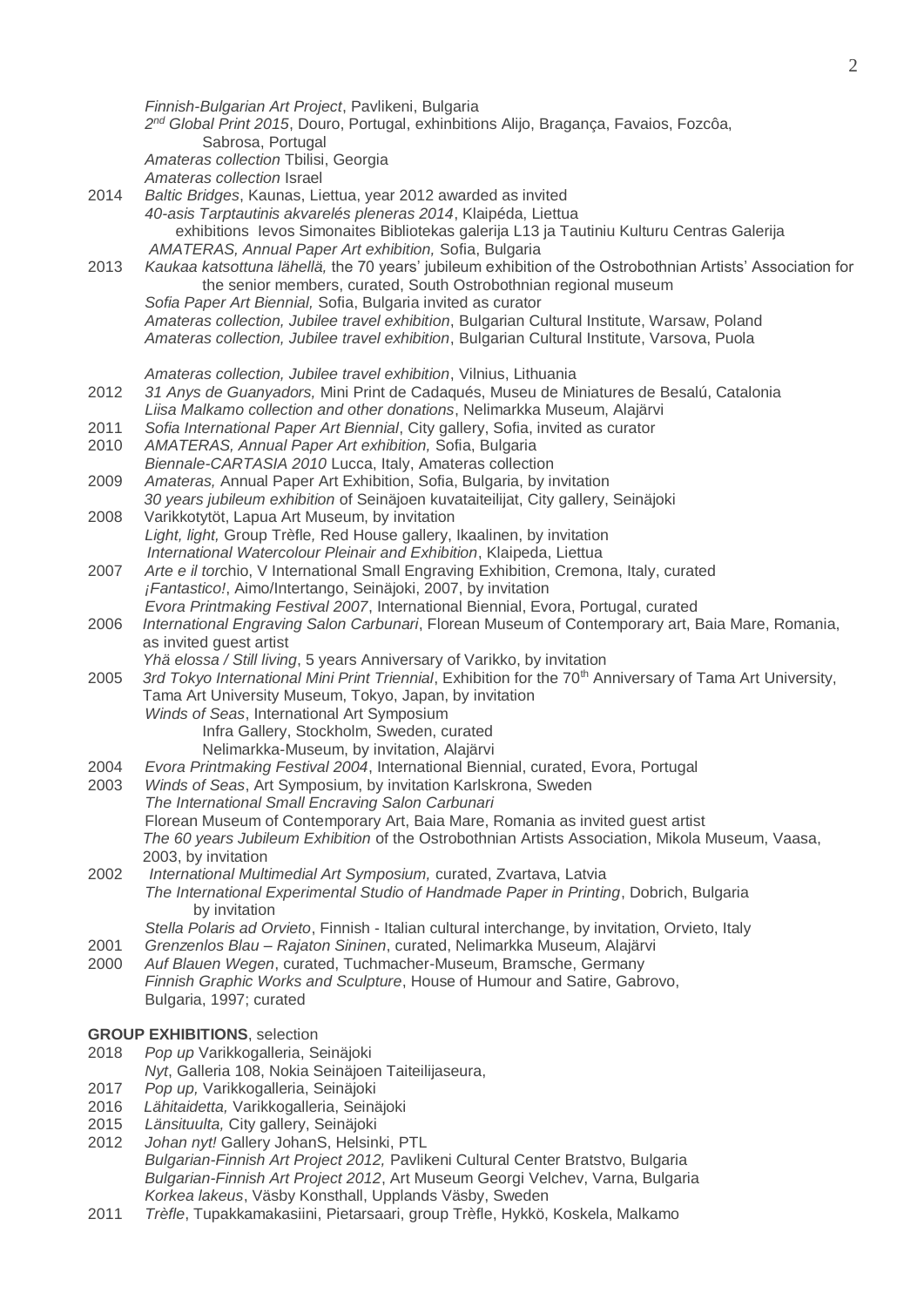*Pisara meressä/ A drop in the sea,* the 10-years anniversary exhibition of Varikko ry. *F-B Paper Art Project,* Nelimarkka-Museum, Alajärvi, workshops and exhibition, **Finnish-Bulgarian artist group** 

- 2010 *Trèfle*, Gallery Saskia, Tampere, group Trèfle, Hykkö, Koskela, Malkamo City gallery, Vaasa, Finland, Todorova, Todorov, Försti, Malkamo *50-Years Jubileum Exhibition*, Seinäjoki Artists Association, City gallery, Seinäjoki *Uusi lehti,* gallery G, Helsinki
- 2009 City gallery, Seinäjoki, Försti, Malkamo, Todorova, Todorov *Uusi lehti,* gallery G, Helsinki Lessedra gallery, Sofia, Bulgaria, Försti, Koskela, Malkamo, Todorova, Todorov Sredets gallery, Sofia, Bulgaria, Försti, Malkamo, Todorova, Todorov *Light, light,* Tampere Maja, Tartu, Estonia, Trèfle group, Hykkö, Koskela, Malkamo
- 2008 Finnish Paper Art Gallery, Kuusankoski, Finland, Försti, Malkamo, Todorova, Todorov, International Cultural Center Caisa of Helsinki City, Försti, Malkamo, Todorova, Todorov Sofia, National Art Gallery, Bulgaria, Försti, Malkamo, Todorova, Todorov Art Gallery of Dobrich, Bulgaria Försti, Malkamo, Todorova, Todorov
- 2007 *Pohjalainen horisontti*, Artists' Association of Seinäjoki, City gallery, Seinäjoki *AIMO,* Gallery of the Finnish Cultural institute, Madrid, Espanja *Near and Far* – Visual memories by South- Ostrobothnian Artists Vam-Design gallery, Budapest, Unkari *Näin sen näemme – Som vi ser det – As we see it,* Nelimarkka-Museo
- 2006 *Celebration of Graphic Art*, 75 graphic artists, Gallery G, Helsinki *Ostrobothnian Art* 2006, Seinäjoki City gallery
- 2005 *As we see it - Näin sen näemme – Som vi ser det*, Nelimarkka-Museum, Alajärvi *AIMO*, The gallery of Finnish-Iberoamerican cultural Institute, Madrid, Spain *Near and Far – Visual memories* by Ostrobothnian artists in Finland, Budapest *AIMO*, Het Vijfde Huis, Antwerp, Belgium, Group Aimo
- 2004 *AimO, the II setting*, Varikkogallery, Seinäjoki *International Art*, Gallery Lappavilla
- 2001 *Alpo Keturi and his fri*ends, Seinäjoki City gallery
- 2000 *Seinäjoki Group*, Aalborg, Denmark
- 1998 *Arte Nórdico*, Finnish-Spanish cultural interchange, Madrid, Spain, Stella Polaris *Artists in Friendship*, Seinäjoki-Klaipeda, Klaipeda, Lithuania

### **INTERNATIONAL ANNUALS, BIENNALS, TRIENNALS**, selection

2014 *Bothnia Biennale, Matkalla ajassa - På vägen i tiden - Traveling in Time*, Etelä-Pohjanmaan maakuntamuseo, Seinäjoki 2013 *Art Book exhibition,* Sofia History Museum, Bulgaria *Blanc*, Graver maintenant, Ermitage, Rueil Malmaison, France *Amateras mini paper art*, Art Alley Gallery, Sofia, Bulgaria *Anonyme Zeichner,* Kunstverein Tiergarten/Galerie Nord, Berlin, Germany, *Anonyme Zeichner,* Temporary Art Center Einhoven, Netherlands 2012 *Ex libris Palladio III*, Vicenza, Italy *Kiwa,* Takanabe Museum, Kyushu, Japani *Baltic Bridges,* Lithuanian Artists' Association, Kaunas National Art museum, Lithuania 2011 *KIWA*, Kyoto International Woodcut Art exhibition Kyoto Municipal Art Museum *Sofia International Paper Art Fest*, Sofia Bulgaria, 2013 *Amateras mini paper art*, Art Alley Gallery, Sofia, Bulgaria, 2013, 2014 2<sup>nd</sup> Bibliotheca Alexandrina International Biennale for Miniature Graphics, Art Center of Bibliotheca Alexandrina, Alexandria, Egypt *En volume, Exposition internationale d'estampes contemporaines,* Rueil-Malmaison, France *Litte m,* Gallery Actus magnus, Vilnius, Lithuania 2010 2<sup>nd</sup> Bangkok Triennale International Print and Drawing Exhibition, Bangkok, Thailand Touring exhibitions: Eastern Center of Art and Culture, Burapha University, Chonburi, Thailand Chieng Mai University Art Center, Chieng Mai, Thailand 2009 *2nd Bangkok Triennale International Print and Drawing Exhibition,* Silpakorn University Bangkok, Thailand, Bangkok Art and Culture Center Touring exhibitions: Sanachandra Art gallery, Silpakorn University Nakhorn Pathom, Thailand *Mise à jour, exposition international d'estampes contemporaines,* Rueil Malmaison, France

La XIV Biennale Internationale de la Gravure et des Nouvelles Images de Sarcelles, France *Compact Prints 2008,* Sandon, Victoria, Australia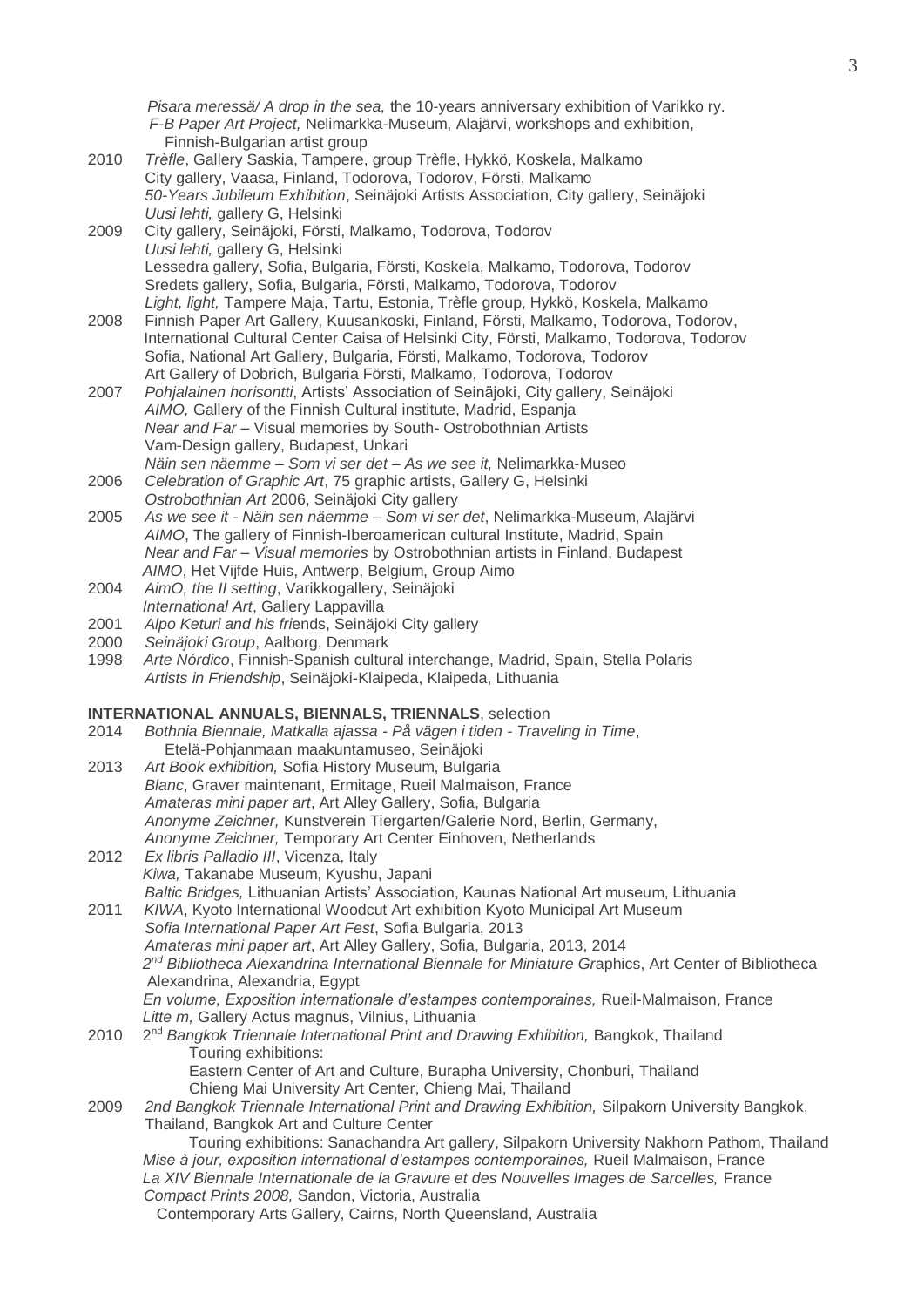4

*Liste 09,* Basel, Switzerland *5 ème Biennale de Gravure d'Albi,* France 2<sup>nd</sup> International Printmaking Exhibition, Galeria LCRC, Monterrey NL, Mexico *2008 Compact Prints 2008,* Townsville, QLD, Australia  *L'Arte e la Montagna 2008,* Museo d'Arte Contemporaneo Paolo Pini, Milano, Italy *10th International Mail-Art Exhibition 2008, TeeToTuM,* Serres, Greece *5 th KIWA exhibition*, travelling exhibition, Takanabe Art Museum, Takanabe, Miyazaki, Japan *10th Anonyme Zeichner N°9,* Kunstraum Kreutzberg/ Bethanien, Berlin, Germany  *4 ° Muestra Internacional de Miniprint de Rosario,2008,* Rosari*o,* Argentiin *2007 Prints Tokyo 2007,* Tokyo Metropolitan Art Museum, Japan *"En liberté suspendue",* 2007 Rueil-Malmaison, France *International Print Triennial Varna 2007,* Art Gallery of Varna, Bulgaria *Ural Print Triennial 07,* Ufa, Bashkortostan, Russia *International Biennial of Small Graphic Forms and Exlibris Ostrow Wielkopolski 2007,* Poland *6th Annual International Exhibition of Miniatures "Little m", 2007*  Alytus-museum, Vilna, Lithuania Municipal Art Hall, Klaipeda, Lithuania *KIWA 2007*, Kyoto International Woodcut Art Exhibition, Japan *4th Biennial of Miniature Art,* Stanislaw Staszic Museum, Pila, Poland Art Gallery of Tarnów, Tarnów, Poland, President Gallery, Warsaw, Poland Art gallery of Kalisz, Kalisz, Poland, Galerie Brotzinger Art, Pforzheim, Germany *Chana, the heart of Art 2007,* jubileum exhibition, Accra, Ghana *2006 The 5th Egyptian International Triennial*, The Museum of Contemporary Graphic Art, Cairo, Egypt The Museum of Fine Arts, Alexandria, Egypt, 2006 *"Tabula rasa", II International Printmaking Exhibition*, Istanbul, Turkey, 2006 *XXIIème Salon de l'Estampe*, Ermitage, Paris, France, 2006 *International Graphic Triennale 2006*, National Institute and Museum, Bitola, Macedonia *BIMPE,* Biennial International Miniature Print Exhibition, Vancouver, BC, 2008, 2006 *Graphium 20*06, Timisoara, Romania *2005 Grafica Creativa 2005*, 30-years jubileum, Jyväskyä Art Museum *Biennial Josif Iser*, Ploiesti, Romania, 2005, Art Museum of Prahova County; *The International Experimental Engraving Biennial*, Timisoara, Romania 2005, 2003 *Graphium* 2004-2005, Timisoara, Romania; Novi Sad, Serbia-Montenegro, Szeged, Hungary 2004 *The International Small Encraving Salon Carbunari* 2004, Florean Museum of Contemporary Art, Baia Mare, Romania *International Ex-libris Exhibition "The sun and the moon"*, Fine Arts Museum Claudio Sempere, Buenos Aires, Argentina, 2004 *3 rd Intenational Biennial of Miniature Art*, Kalisze, Poland, 2004; Myslowice, Poland, 2004 *The International Collage Exhibition*, Gallery Kaire Desine, Vilnius, Lithuania, 2004 *Veles Mini-Print Exhibition*, Macedonia 2004 *"One way ticket",* Forean museum of Contemporary Art, Baia Mare, Romania, 2004 *The International Collage Exhibition*, Gallery Kaire Desine, Vilnius, Lithuania 2003 *"Man and Fish" 4th international Ex-libris Exhibition* / Rijeka, Croatia 2003 *Lessedra World Print Art Annual*, Sofia, Bulgaria, 2008, 2007, 2006, 2005, 2004, 2003 *Itart,* Mini Graphic & Painting World Wide Show, Pisa, Italy 2003, 2002, 2001 *Itart*, the Finalists Prize-Show, Pisa 2003, Livorno 2001, Italy *"Elgen",* Scandinavian Art Exhibition, Notodden, Norway, 2003 *The 21 Biennial of small-sized graphic art* 2003, Sint–Niklaas, Belgium *International Biennial of Miniature Art, Warsaw*, Poland, 2004, 2003 *International Graphic Art "Symbolical communication*", Timisoara, Romania 2003 *Mini Print International de Cadaqués*, Girona, Spain1990-2003 *Mini Print Touring Exhibition* in Catalonia 1990/1991 Barcelona, Girona, Tarragona Japan 1991/ 1992, Osaka, Fukuoka, Kochi, Otamaru, Muroran, Hakodate, Tonkomai, Kushiro, Tokio; Wingfield Festival Arts & Music*,* England 1992-2000; Art Center in Seoul, Korea 1994 Canet de Mar, Barcelona, Spain 1994, 1995, 1997; Gallery Etang d'Art, Bages, France 1995- 2003; Sala Municipal d'Art Xavier Gosé, Lleida, Spain 2000; Festival de Musica Pau Casals, Prades, France 1996,1997; Museu de Sant Joan, Lleida, Spain 1997 2004 *The International Collage Exhibition*, Gallery Kaire Desine, Vilnius, Lithuania 1996 *Eventa III,* Uppsala, Sweden

1995 *Mini Print International*, the Art Museum, Joensuu

## **WORKING AS INVITED JURY MEMBER IN INTERNATIONAL EXHIBITIONS**

2009 *AMATERAS Annual Paper Art Exhibition*, Sofia, Bulgaria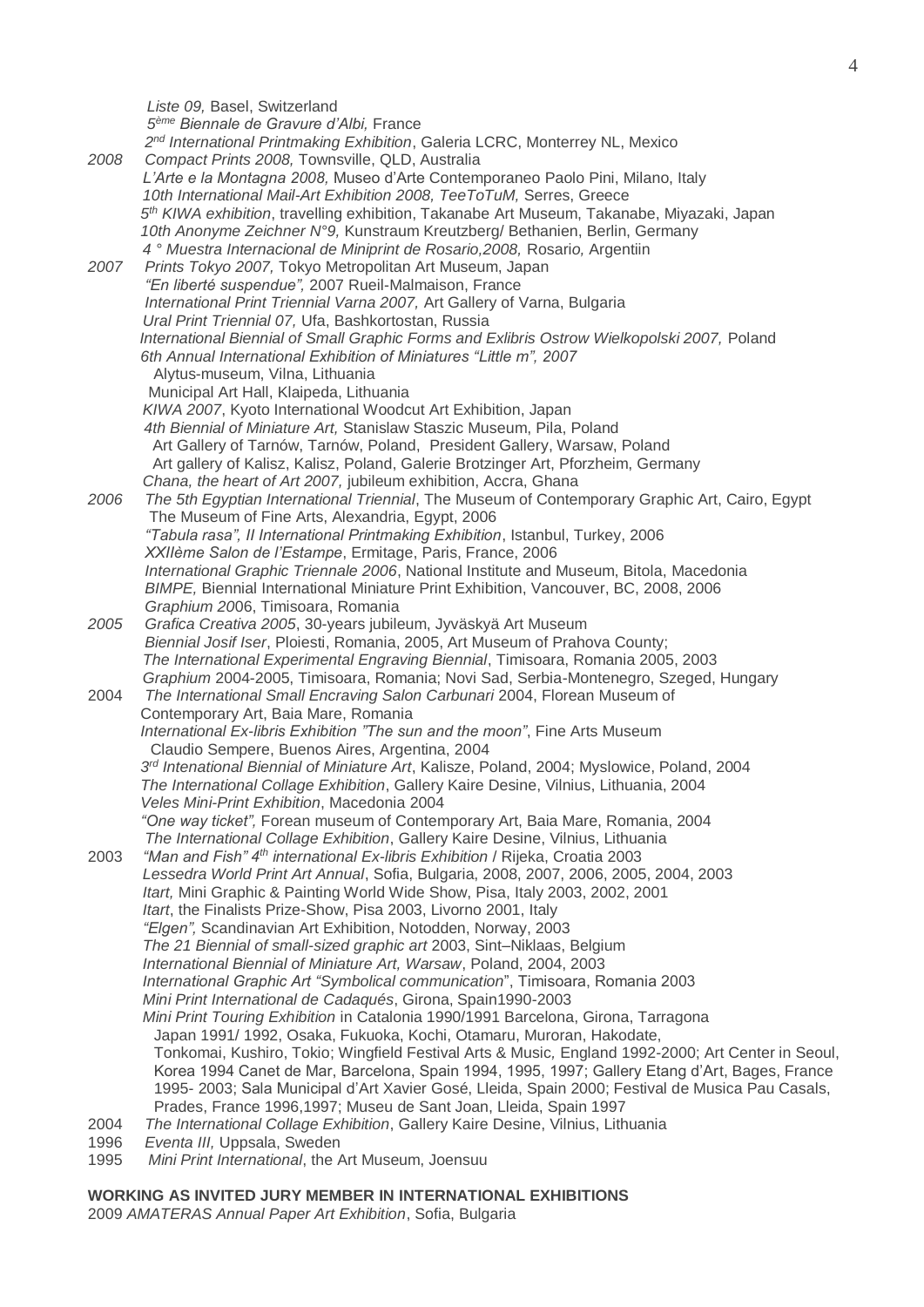#### 2002 *Miniprint de Cadaqués*, Spain

### **WORKING AS CURATOR**, selection

2015 Finnish-Bulgarian Art Project, Pavlikeni, Pulgaria 2014 *Bothnia Biennale*, *Traveling in Time* Regional Museum of South-Ostrobothnia 2011, 2013, 2015 *Sofia International Paper Art Biennial*, Bulgaria 2002 *Stella Polaris ad Orvieto*, Italia 1998 *Arte Nordico*, Finnish – Spanish cultural interchange, Centro Cultural Galileo, Madrid, Spain, Stella Polaris

## **INTERNATIONAL ARTISTIC COOPERATION**

2006 – Finnish-Bulgarian interchange project

2004- 2006 Kvarken Council's artistic projects, Ricklundsgården, Sweden,

Nelimarkka Museum Finland

- 2002 *Paper and printmaking together*  international experimental studio, Dobrich, Bulgaria
- 1998 Artistic cooperation around the Bothnic Sea
- 1998 Interchange project with the Spanish artist group Ritmo y Norma

### **CONFIDENTIAL POSTS IN ARTISTS' ASSOCIATIONS**

Seinäjoki Artists' Association, member of the board 1986-2004, secretary 1998-2001 The Ostrobothnian Artists' Association, the chairman of the association 1992 -1997, vice chairman 1998-2001, member of the board – 2002, honorary member 2011

The Association of the Graphic Artists of Seinäjoki, member of the board 2003-2007, vice president 2006 -2007, 2009- 2010, secretary 2011-2013

The Varikko Association, the chairman 2008-, secretary 2006-2007, member of the board 2000-2011 Association of Finnish Curators, member of the board 2013-;

WORKING IN ARTIST RESIDECIES

2012 Valósag, Budapest, Hungary; 2010 Prag, Regional Arts Council of Ostrobothnia, Cechia; 2009 Évora, Portugal, Teoartis; 2007 Ateena, Finnish Cultural institute, Greece; 2007, Santun talo, Keuruun Museo, Finland; 2006 Praha, Regional Arts Council of Ostrobothnia, Cechia; 2005 Nelimarkkka-Museum, Finland; 2004 Ricklundsgården, Emma Ricklunds Foundation, Sweden; 2003 Marbella, Finnish Artists' Associaion, Spain; 2002 Prag, Regional Arts Council of Ostrobothnia, Cechia; 1992 Grassina, Finnish Artists' Association, Italy

#### **STUDY TRAVELS**

Strassburg, Colmar, France, 2016; Stockholm, Mariefred, Uppsala, Sweden 2016; Klaipeda, Giruliai, Lithuania, 2015; Pavlikeni, Veliko Tarnovo, Arbanasi, Bulgaria 2015; Bourg d'Iré, Saumur, Chaumont-sur Loire, Chenonceau, Fontevraud, Nantes, France 2014; Klaipeda, Giruliai, Lithuania , 2014; Crete, Retymnon, Iraklion, Knossos, Creek, 2013; Budapest, Siófok, Estergom, Visegrad, Hungary 2012; Ravenna, Italy 2012; Pavlikeni, Veliko Tarnovo, Arbanasi, Bulgaria, 2012; Sisily, Italy, 2011; Sofia, Bulgaria, 2011; Sofia, Bulgaria 2010; Prag, Karlovy Vary, Český Krumlov, Cechia, 2010; Sofia, Bulgaria 2009; Tallinn, Tartto, Estonia, 2009; Évora, Lissabon, Monsaraz, Arroiolos, Portugal, 2009; Varna, Dobrich, Bulgaria 2008; Sofia, Bulgaria 2008; Klaipeda, Vilnius, Lithuania 2008; Ateena, Attika, Creek 2007; Berlin, Germany, 2006; Prag, Cechia 2006; Stockholm, Sweden, 2005; Madrid, Spain 2005; Limousin, La Rochelle, Pericord, Pariisi, France 2005; Budapest, Hungary 2005; Antwerp, Bryssel, Belgium; 2004, Saxnäs, Uumeå, Sweden, 2004; Karlskrona, Ronneby, Sweden 2003, Andalucia, Spain 2003, Marbella, Malaga, Ronda, Granada, Sevilla, Spain; Morocco, Tetuan 2003; Prag, Kutna Hora, Cechia, 2002; Barcelona, Cadaqués, Spain 2002; Riga, Zvartava, Latvia 2002; Orvieto, Italy 2002; Aalborg, Denmark 2000; Paris, France 2000; Bramsche, Germany 2000; Wien, Austria 1999; Budapest, Hungary 1999; Hessen, Germany 1999; Warsaw, Crakow, Poland 1999; Klaipeda, Vilnius, Lithuania 1998; Madrid, Spain 1998; Stockholm, Sweden 1997; Alsace, Strassburg, Paris, France 1997; Baden-Baden, Germany 1997; Venice, Ravenna, Mantova, Verona,Italy 1997; Rome, Italy 1995; Madrid, Toledo, Avila, Spain 1993; Schleswig-Holstein, Germany 1993; Tuscany, Florence 1992; Provence, France 1991; Tallinn, Estonia 1989, Moscow, Soviet Union1986; Samarkand, Buhara, Taskent, Uzbekistan 1986; Paris, France 1982; Leningrad 1980, Soviet Union

## **GRANTS AND PRIZES**

#### *Grants*

The National Council for Visual Arts 2011 Arts Council of Finland 2011 Tuchmachermuseum, Bramsche, Germany 2000 The Cultural Foundation of South Ostrobothnia 1987, 1997; 1998, 2000, 2002, 2009, 2016 The Regional Arts Council of Ostrobothnia 1993, 1995, 2004, 2014 Alfred Kordelin Foundation 1988, 2006, 2014 The City of Seinäjoki 1990, 1998, 2008, 2014